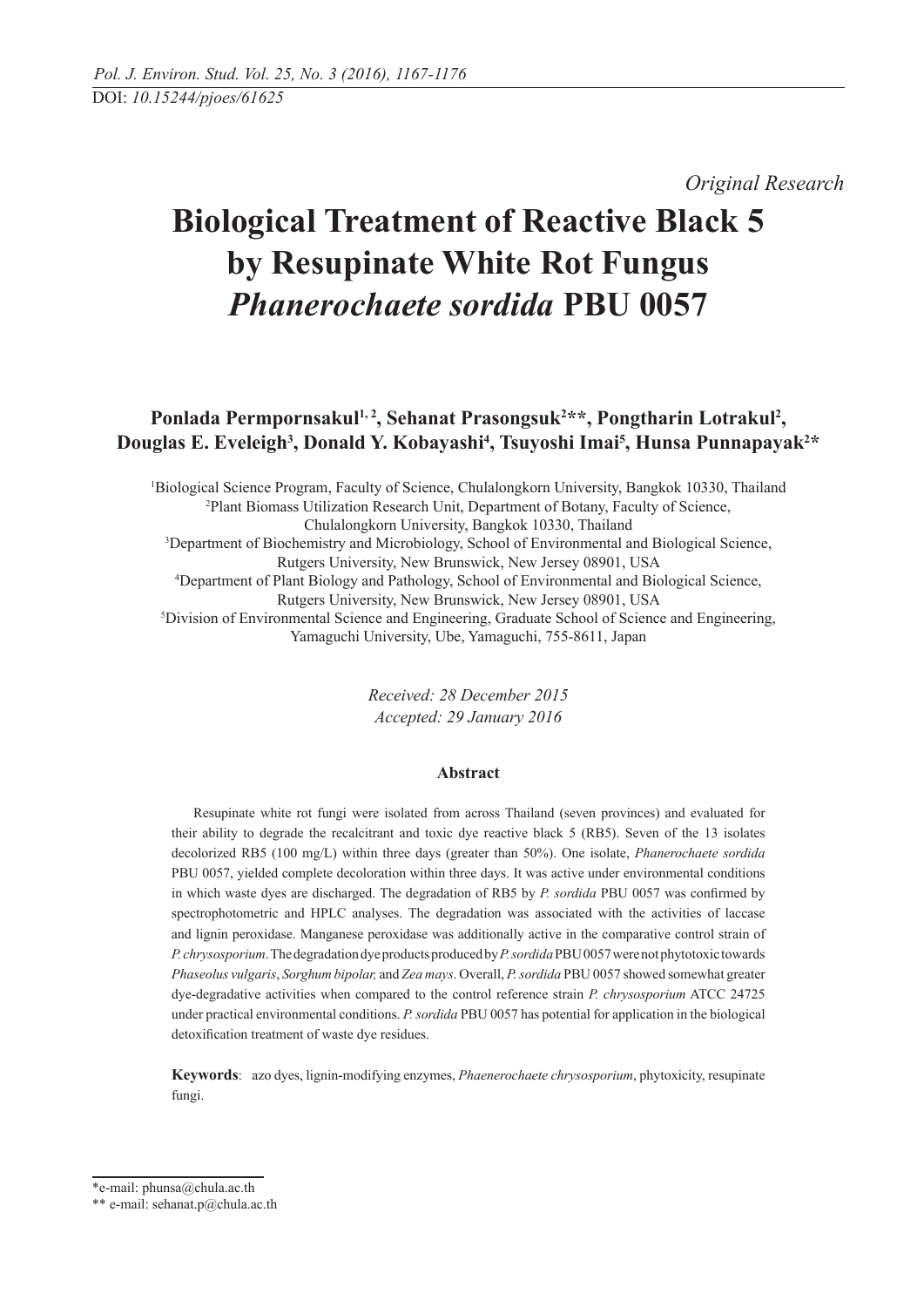#### **Introduction**

Synthetic dyes are in wide use by textile, paper, cosmetics, food, and pharmaceutical industries due to their low cost, their range of shades and brilliant colors, and practical properties including water solubility and high stability [1, 2]. More than 10,000 synthetic dyes are in common use totaling around 700,000 metric tons annual production [3]. Unfortunately the most common group, the azo-dyes, can be toxic to plants and carcinogenic in animals [4]. The health safety issues are amplified as their breakdown products include mutagenic sulfonates and amines [5, 6]. The discharge of such waste colorants into the environment poses serious pollution risks.

The structures and compositions of azo dye waste depends on the dyeing process [7]. Almost 20-50% of the dyes can be lost during the dyeing process, thus resulting in dye residue concentrations of up to 100- 200 mg/L in wastewaters [7]. In tropical countries, the discharge effluents can be warm (up to  $30^{\circ}$ C) and are usually neutral to alkaline [8]. To alleviate environmental health and toxicity concerns, dye processing wastewaters require treatment systems that efficiently remove the toxic residues, which are functional in relatively broad environmental conditions [7, 8]. The reduction of azo dye waste levels has been achieved by physicochemical approaches, including flotation, ozonation, and adsorption [4, 7, 8]. Microbial degradation systems are a further efficient and eco-friendly option [8-11].

Among biological dye treatments, the use of white rot fungi offers one of the most promising approaches based on the degradative action of their extracellular ligninmodifying enzymes (LMEs), including lignin peroxidase, manganese peroxidases, and laccase [9-12]. These enzymes can lead to complete mineralization of aromatic recalcitrant structures [8, 12, 13]. Furthermore, white rot fungi can tolerate a broad range of environmental conditions including high concentrations of toxic compounds, low pH, and higher temperature [10, 11], making their potential application for wastewater treatment more attractive and practical.

Resupinate white rot fungi belong to the Aphyllophorales, or non-gilled mushrooms that have a flattened fruiting body adpressed to the substrate  $[14, 15]$ . Though similar in gross morphology, they have diverse anatomical, physiological, and molecular biological characteristics [15]. *Phanerochaete chrysosporium* is the most extensively studied white rot fungus due to its efficiency in attacking a range of condensed aromatic pollutants and lignin [16-19]. Broader studies of this resupinate group address their biodegradative capabilities [10], and specific focus has centered on *Dichomitus squalens*, *Irpex lacteus*, and *Bjerkandera adusta* [2, 20-22]. Resupinate white rots occur widely in tropical countries, including Thailand [23-25], and although their wood degradation was considered [26], their potential role in bioremediation has yet to be fully addressed.

This study addresses the decoloration capability of Thai resupinate fungi acting toward the most commonly used

commercial azo dye, reactive black 5 (RB5). Resupinate fungi were isolated from seven Thai provinces. They were identified and screened for their production of LMEs and capability to decolorize RB5. The most efficient was an isolate of *Phanerochaete sordida*. It was compared with the white rot model species *P. chrysosporium* [13, 16]. The decomposition of RB5 was evaluated under a range of physicochemical parameters. The biodegradation products were assessed using spectrophotometry and HPLC, and their toxicity was determined by phytotoxicity testing.

#### **Materials and Methods**

#### Fungal Cultures

Thirteen isolates of Thai resupinate fungi (Table 1) were isolated from naturally occurring fructifications through plating on selective media of 2% malt extract agar (MEA; Becton-Dickinson, USA) supplemented with the restrictors rose bengal (100 ppm, Sigma-Aldrich, USA) and benomyl (100 ppm, Benlate, E.I. Dupont Nemours, Inc., USA). The medium was autoclaved at 121ºC for 15 min and cooled to  $50^{\circ}$ C prior to adding sterile filtration of chloramphenicol solution (100 ppm, Sigma-Aldrich, USA). Cultures were maintained on malt extract agar  $(1.5\% \text{ w/v})$ , stored at  $4^{\circ}\text{C}$ , and subcultured monthly. They were deposited in the culture collection of the Plant Biomass Utilization Research Unit, Chulalongkorn University (PBU). *Phanerochaete chrysosporium* ATCC 24725, the model for lignin degradation studies, was used as a comparative reference culture.

#### Fungal Identification

Resupinate fungi were identified based on morphology and confirmed by their internal transcribed spacer (ITS) sequences.

#### Morphological Identification

Macroscopic morphological details of fresh specimens such as color, texture, and shape were recorded. Microscopic characteristics were observed from rehydrated sections of fruiting body mounted in KOH (5%) and stained with phloxine (1%), cotton blue, sulphoaldehyde, and Melzer's reagent [27]. The general morphology and detailed anatomical features of specific elements included basidiospores, hyphae, cystedia, and the organization of the fruiting bodies used for identification included hymenium surface, shape of the basidia, and cystedia [27].

#### ITS Sequencing

To determine ITS sequences the cultures were grown on top of cellophane placed on 1.5% MEA and harvested after seven days of culture. Genomic DNA was isolated by standard phenol-chloroform extraction [28]. Polymerase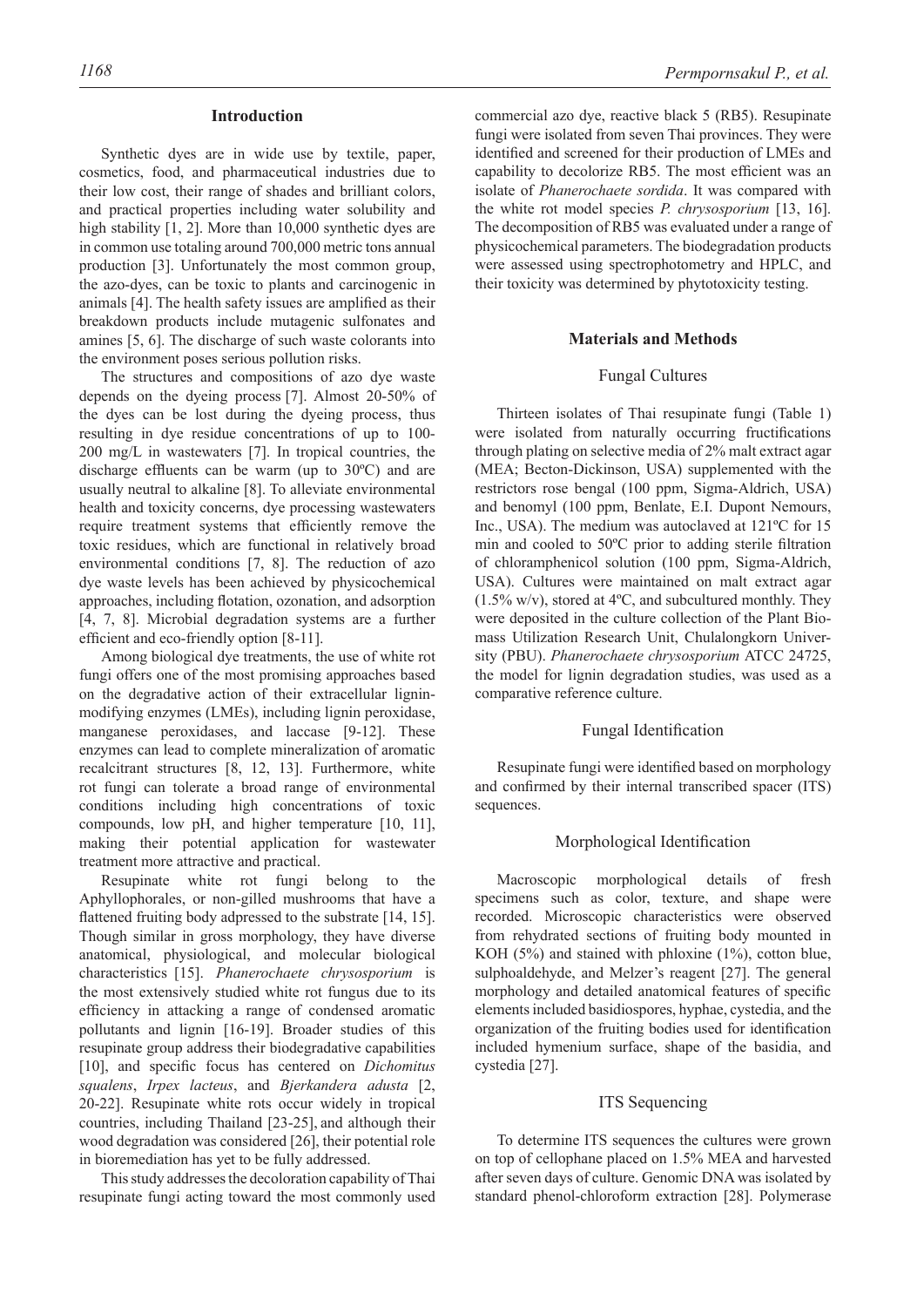| No. |                                            | Collection site   | GenBank                | Enzyme productivity*     | Decoloration            |                |                |
|-----|--------------------------------------------|-------------------|------------------------|--------------------------|-------------------------|----------------|----------------|
|     | Fungal strain name                         | (Province)        | Accession No.<br>(TTS) | Lignin<br>peroxidase     | Manganese<br>peroxidase | Laccase        | $(\%)$ **      |
| 1   | Bjerkandera adusta PBU 0047                | Nan               | KC570338               | $^{+}$                   | $++$                    | $+$            | ND             |
| 2   | Ceriporia cystidiata PBU 0048              | Roi Et            | KC570339               | $\overline{\phantom{0}}$ | $^{+}$                  | $++$           | <b>ND</b>      |
| 3   | Irpex lacteus PBU 0049                     | Kanchanaburi      | KC570335               | $^{++}$                  | $++$                    | $+$            | 79             |
| 4   | Junghuhnia crustacea<br><b>PBU 0050</b>    | Kanchanaburi      | KC570333               | $++$                     | $\! + \!\!\!\!$         | $++$           | 43             |
| 5   | Macrohyporia dictyopora<br><b>PBU 0051</b> | Kanchanaburi      | KC570331               | $^{++}$                  | $+$                     | $+$            | 61             |
| 6   | Macrohyporia sp.PBU 0052                   | Kanchanaburi      | KC570332               |                          | $+$                     | $++$           | N <sub>D</sub> |
| 7   | Perenniporia tephropora<br>PBU 0053        | Nakhon Ratchasima | KC570341               |                          | $++$                    | $+++$          | N <sub>D</sub> |
| 8   | Perenniporia tephropora<br>PBU 0054        | Nakhon Ratchasima | KC570342               |                          | $++$                    | $^{+++}$       | N <sub>D</sub> |
| 9   | Perenniporia sp. PBU 0055                  | Chonburi          | KC570336               | $\overline{\phantom{a}}$ | $+$                     | $^{+++}$       | <b>ND</b>      |
| 10  | Phanerochaete sordida<br><b>PBU 0057</b>   | Nakhon Ratchasima | KC570340               | $^{+++}$                 | $\blacksquare$          | $++$           | 100            |
| 11  | Phanerochaete sp. PBU 0056                 | Bangkok           | KC570330               | $^{++}$                  | $+$                     | $+$            | 63             |
| 12  | Phanerochaete sp. PBU 0058                 | Chonburi          | KC570337               | $^{++}$                  | $+$                     | $\blacksquare$ | 59             |
| 13  | Phanerochaete sp. PBU 0059                 | Kanchanaburi      | KC570334               | $^{++}$                  |                         | $^{+}$         | 48             |

Table 1. Thai resupinate fungal isolates and their decoloration of RB5 dye.

\* Intensity and/or diameter ratio of activity zone and mycelial zone (+), lack of activity (-).

\*\* The RB5 decoloration percentages in liquid medium on day 3: ND (Not determined in liquid media in that the dye color was not markedly reduced on agar plates after five days).

chain reactions were performed using IT S4 and ITS5 [29] and sent for sequencing (GENEWIZ DNA sequencing service, NJ). Each ITS sequence was assembled and analyzed using the DNAStar sequence analysis software (Lasergene) prior to submission to BLASTn search for comparison to those in the GenBank.

## Screening of Lignin-Modifying Enzyme Profiles in Agar Plates

Lignin-modifying enzyme (LMEs) production was evaluated on LME basal medium (LMB) supplemented with  $0.2\%$  (w/v) glucose and solidified with  $1.6\%$  (w/v) agar  $[30]$ . Specific substrates included 2,2'-azino-bis (3-ethylbenzthiazoline-6-sulfonic acid (ABTS; Sigma-Aldrich, USA), azure-B (Sigma-Aldrich, USA) or phenol red (Sigma-Aldrich, USA)). Actively growing mycelial discs were used to inoculate the assay media in Petri dishes. ABTS (0.1%) medium was used to detect laccase [31]. Formation of a green halo of oxidized ABTS around the fungal colony illustrated laccase production. Phenol red (0.1%) medium was used to detect the ability to produce manganese peroxidase [32]. Change of phenol red color from yellow to red indicated the production of  $Mn^{3+}$ . Changes in the intensity of discoloration were recorded as three categories, namely yellow  $(+)$ , orange  $(++)$ , and red  $(++)$ . Azure B  $(0.01\%)$  plates were used to detect lignin peroxidase production [33]. Decoloration of azure B  $(0.01\%)$  – indicating a clear halo – was monitored daily. All plate assays were carried out at 30ºC and in triplicate.

## Screening for RB5 Decoloration in Solid and Liquid Media

For screening of RB5-decolorizing activity, mycelial discs (8 mm diam) were inoculated onto MEA containing RB5 (100 mg/L, Sigma-Aldrich, USA). The cultures were visually monitored daily for decoloration of the medium by the change from dark blue of RB5 to the slight yellow of MEA. Strains that decolorized the RB5 thoroughly on solid MEA within 5 days were subsequently tested for the ability to decolorize RB5 in liquid medium (modified malt extract broth) [34]. Two agar discs (8 mm diam) from the periphery of a five-day-old MEA colony were used to inoculate modified malt extract broth (100 ml/ 250-ml Erlenmeyer flask), with incubation at  $30^{\circ}$ C under static conditions for three days. RB5 was sterilized by filtration  $(0.22 \text{-} \mu \text{m})$ ; Millipore, Bedford, MA) and added to the culture at a final concentration of 100 mg/L, with the pH adjusted to pH 7. Incubation was continued with agitation at 150 rpm. Mycelia in the culture were separated by filtration through filter paper (Whatman No.1) and extracted with ethanol-water (1:1) for 1 h to desorb the dye [34]. The absorbance of residual RB5 was monitored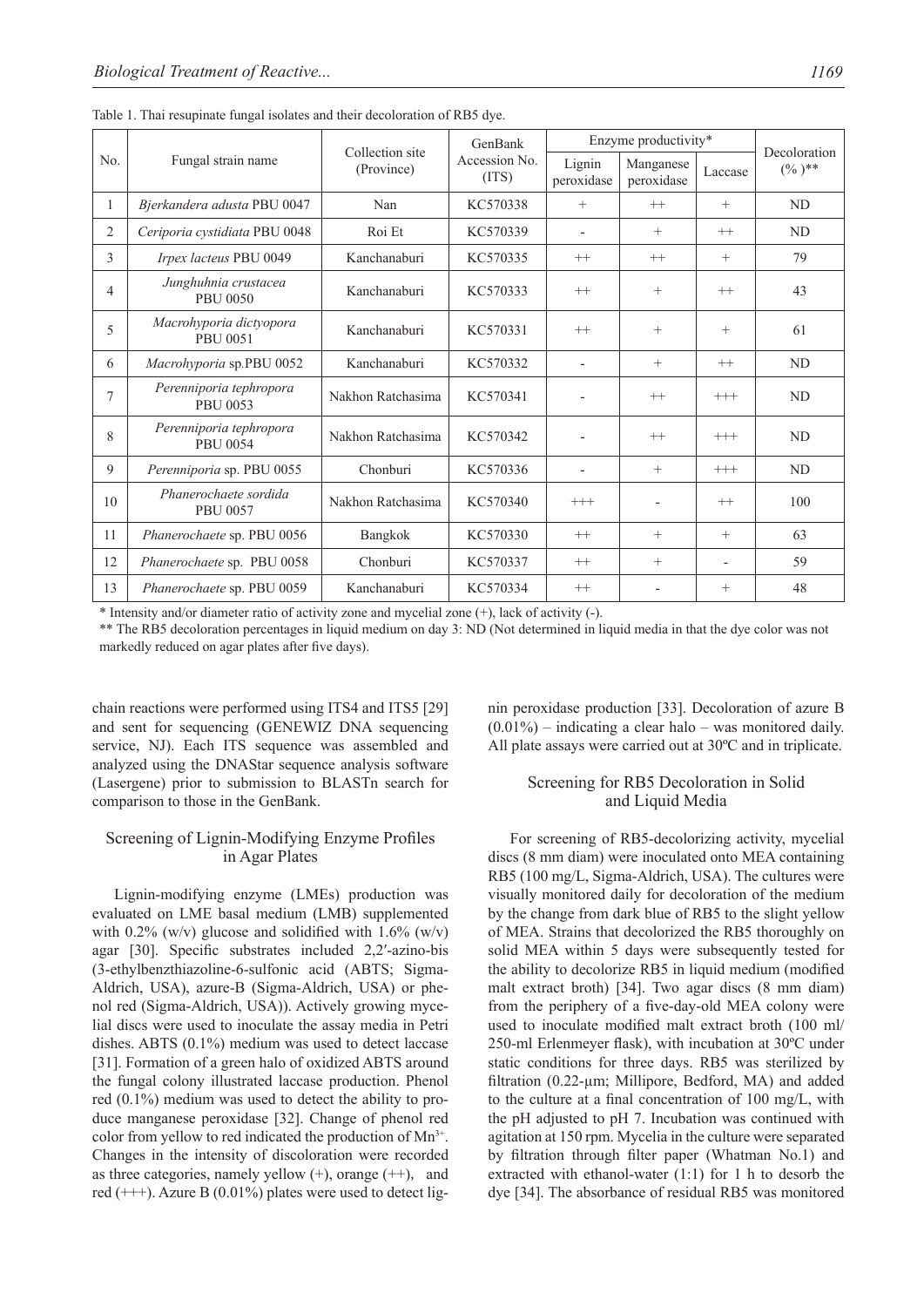in triplicate. Decoloration (%) was based on:

## Decoloration  $(\% ) = [$ (Initial Absorbance – Final Absorbance)/ Initial Absorbance] x 100

…where Final Absorbance = (Mycelial free supernatant – Mycelial desorbed solution).

## Effect of the Physicochemical Parameters for RB5 Decoloration

The most efficient decolorizing isolate, *P. sordida* PBU 0057, was further evaluated in comparison to the reference strain *P. chrysosporium.* In relation to the effect of physicochemical parameters, the effects of pH (6, 7, and 8), temperature (25, 30, and 35ºC), agitation (0 and 150 rpm), and RB5 concentration (100 and 200 mg/L) were tested. Biotic and abiotic controls were carried out in parallel. The biotic controls included culture medium inoculated with fungus without dye; abiotic controls were culture medium supplemented with dye but lacking the fungus. The percentage of RB5 decoloration was monitored.

#### Lignin-Modifying Enzyme Assays

Lignin-modifying enzyme (LME) activities were determined spectrophotometrically using crude culture supernatant. Laccase activity was determined using ABTS as the substrate. The oxidation of ABTS was monitored at 30°C by measuring the increase in  $A_{420}$  $(\epsilon = 36.0 \text{ mM}^{-1} \text{ cm}^{-1})$ . One U of laccase activity was defined as the amount of enzyme required to oxidize 1 μmol of ABTS per minute [31]. Lignin peroxidase activity was measured by monitoring the oxidation of veratryl alcohol (Sigma-Aldrich, USA) to veratraldehyde at  $310$  nm. One unit (U) of lignin peroxidase was defined as the amount of enzyme forming 1 μmol veratraldehyde per minute  $(\epsilon = 9.3 \text{ mM}^{-1} \text{ cm}^1)$  [19]. Manganese peroxidase activity was measured by monitoring the oxidation of 2, 6-dimethoxyphenol (2, 6 DMP; Sigma-Aldrich, USA) at 469 nm ( $\varepsilon = 27.5$  mM<sup>-1</sup> cm<sup>-1</sup>). One U of manganese peroxidase activity was defined as the amount of enzyme required to oxidize 1 μmol of DMP per minute [35].

## Spectrophotometric and HPLC Assays

Degradation of the dye was monitored spectrophotometrically from 400 to 700 nm [26], and by HPLC analysis [36]. The decolorized dye products were assessed by comparison of spectrophotometric peaks every 24 hours to those of RB5 (control). A progressive reduction in absorbance with time and lack of formation of new peaks indicated dye decoloration through cleavage of the chromophoric dye structure. HPLC analysis [36] of the decolorized dye products was performed using decolorized culture supernatants (initially 200 mg/L RB5). The absence of a major dye peak and/or presence of new peaks at different retention times illustrated dye degradation [21]. The decolorized dye products were extracted from culture fluids (control and experimental samples) in methylene chloride [21, 36] passed over anhydrous sodium sulfate to remove water and evaporated to dryness in a rotary evaporator. The dried material was dissolved in 5 ml 100% methanol and subjected to HPLC (Lichospher, Germany) analysis on a reverse-phase C18 column (RP-C18 Phenomenex; 5 mm, 4.6 μm x 250 mm) at 35ºC. The samples (100 μl loading) were analyzed using a gradient with 0.025 M phosphate buffer (pH 3) and acetonitrile as the mobile phase from 10-90% [36]. The peaks were detected using a photo-diode detector at 254 nm. The analyses were carried out in duplicate.

#### Toxicity Test

Phytotoxicity of the RB5 degradation products was assessed using azo dye-sensitive plants [5, 37]. Pesticidefree seeds, including sorghum (*Sorghum bicolor* Linn.), corn (*Zea mays* Linn.), and red kidney bean (*Phaseolus vulgaris* Linn.) were used. They were germinated in the presence of potential inhibitors at room temperature (28±2ºC) under a 12-hours light/12-hours dark cycle, and their percentage germination, shoot length, and root length were measured after incubation for seven days [38, 39]. Five replicates of three sets of samples were conducted, including one soaked with water, the second with RB5 (200 mg/L), and the third with biodegraded RB5  $(200 \text{ mg/L}).$ 

#### **Results and Discussion**

## Collection and Isolation of Resupinate White Rot Fungi

In the general isolation, resupinate fruiting bodies on wood were selected and 13 isolates were recovered (Table 1). The selection was from seven Thai provinces yielding an experimental group of isolates from across the country. Isolates represented seven genera, there being multiple isolates of *Phanerochaete.* This broad range of isolates was considered a practical representative group for the dye degradation studies. The LMEs associated with the degradation of the azo dyes were recorded. Twelve and 11 isolates were positive for laccase and manganese peroxidase activities, respectively, while only eight isolates produced lignin peroxidase (Table 1).

## Screening for Lignin-Modifying Enzymes

The screening results revealed that lignin peroxidases, which is rarely found in typical white rot fungi [13], was relatively common among these resupinate fungi. Manganese peroxidase and laccase have previously been linked directly to the degradation of aromatic compounds, including decoloration of synthetic dyes by white rot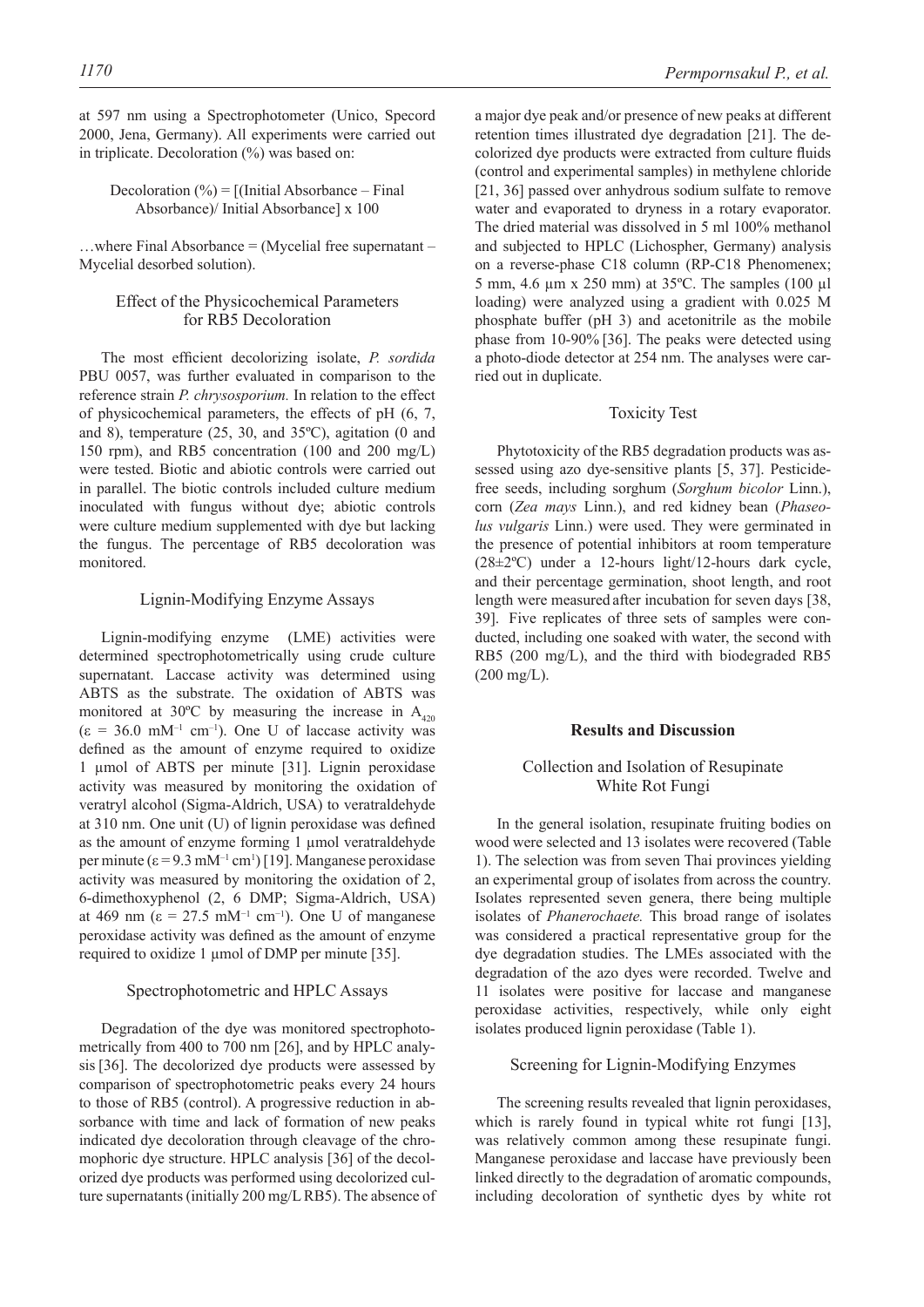fungi [2, 11, 18, 26]. However, dyes containing highly recalcitrant structures could limit the decoloration ability of the fungus since they require higher redox potential of a catalyst to initiate electron distribution in a degradation mechanism [6, 16, 17]. The Lignin peroxidase has the highest redox potential and facilitates attack of both phenolic and non-phenolic structures of recalcitrant compounds, including diazo, triazo, anthraquinone, and triphenylmethane dye structures [17].

#### Screening for Efficient RB5-Degrading Fungi

Isolates of white rot fungi can degrade azo dyes, including *Bjerkandera adusta* [2]*, Dichomitus squalens*  [20], *Irpex lacteus* [22], *P. chrysosporium* [1], and *Pleurotus* spp. [26, 36]. The current isolates were screened for such potential decolorizing activity toward RB5 by monitoring the conversion of the dark blue RB5 (100 mg/L) to light yellow products (Table 1). Seven of the 13 isolates from four genera were dye degrades, including *Irpex lacteus* PBU 0049, *Junghuhnia crustacean* PBU 0050, *Macrohyporia dictyopora* PBU 0051, *Phanerochaete sordida* PBU 0057, *Phanerochaete* spp. PBU 0056, PBU 0058, and PBU 0059. However,

different species of the same genus could be either positive *(Macrohyporia dictyopora* PBU 0051) or negative (*Macrohyporia* sp. PBU 0052) degraders (Table 1). Decoloration by *J. crustacea*, *M. dictyopora*, and *P. tephropora* appear as newly reported activities.

The seven positive cultures were further evaluated in liquid medium (100 mg/L RB5). Decoloration ranged from 43-100% within three days (Table 1). Of these seven isolates, *P. sordida* PBU 0057 had the greatest decolorizing ability. It was slightly more active than the reference *P. chrysosporium* ATCC 24725) yielding complete decoloration (100 mg/L of RB5 in liquid media) within three days of incubation. Adsorption of the dye color into the mycelium was observed in five isolates out of the seven tested fungi, except *P. sordida* PBU 0057 and *I. lacteus* PBU 0049. The bioadsorption usually occurred at the early stage of the decoloration, resulting in the fast removal of the dye from the culture broth. Dye removal by this mechanism can be temporary since dye residues can be released through hyphal degradation [6, 10]*.* Some white rot fungi, such as *Bjerkandera adusta*, could further completely biodegrade the dye inside or outside their mycelia [9]. In the current study, *P. sordida*



Fig. 1. Effect of pH on the decoloration of RB5 (100 mg/L) and polynomial regression equations for pH 6, 7, and 8 at 30ºC with agitation at 150 rpm by (a) *P. sordida* PBU 0057 (y =  $-0.0148x^2$  $+ 2.6625x - 18.5$ ; pH 6, y =  $-0.0204x^2 + 3.4021x - 38.75$ ;  $R^2 = 0.9999$ ; pH 7, y =  $-0.02x^2 + 3.80x - 42.50$ ; pH 8) and (b) *P. chrysosporium* ATCC 24725 ( $y = -0.0113x^2 + 2.2542x - 13$ ; pH 6,  $y = -0.0069x^2 + 1.8167x - 9.5$ ; pH 7,  $y = -0.0035x^2 +$  $1.3333x - 3$ ; pH 8). Data are mean  $\pm$  SD of triple experiments.



Fig. 2. Effect of temperature on the decoloration of RB5 (100 mg/L) and polynomial regression equations for 25ºC, 30ºC, and 35ºC at pH 7 with agitation at 150 rpm by (a) *P. sordida* PBU 0057 ( $y = -0.0026x^2 + 1.2708x + 3.5$ ; 25°C,  $y = -0.0152x^2$  $+ 2.6938x - 17.75$ ; 30°C,  $y = -0.0169x^2 + 2.9021x - 22.25$ ; 35ºC) and (b) *P. chrysosporium* ATCC 24725 (y = -0.0139x2  $+ 2.4667x - 14$ ;  $25^{\circ}$ C,  $y = -0.0143x^2 + 2.4813x - 11.25$ ;  $30^{\circ}$ C,  $y = -0.0056x^2 + 1.4563x + 3.25$ ; 35 °C). Data are mean  $\pm$  SD of triple experiments.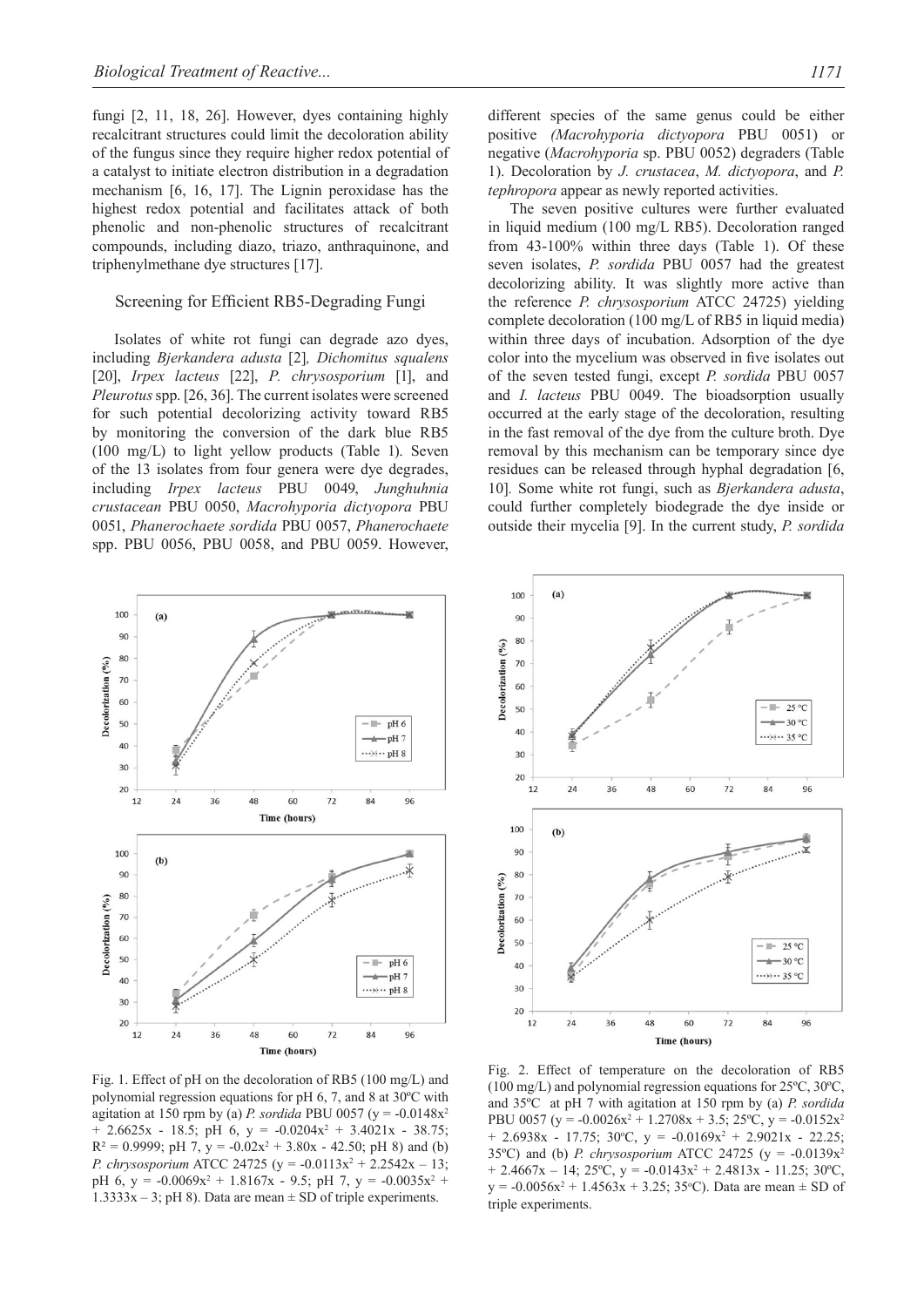PBU 0057 and *I. lacteus* PBU 0049 efficiently decolorized the dye without evidence of the dye being taken up by the mycelia. Since the decolorizing ability of *P. sordida* PBU 0057 toward RB5 was the greatest among the new isolates and occurred without adsorption, it was selected for further evaluation. Its efficacy was evaluated under varied physicochemical parameters (pH, temperature, agitation, and RB5 concentration) with comparative studies to the reference *P. chrysosporium* ATCC 24725*.*

## Effects of Physicochemical Culture Conditions on *P. sordida* PBU 0057

#### *Effects of pH on Decoloration*

With regard to RB5 decoloration, this azo dye wastewater is usually neutral to alkaline [3, 7]. However, though fungi grow optimally under weakly acidic conditions, the azo dyes were degraded even in a slightly alkaline pH range (pH 7 to 8; Fig. 1). *P. sordida* PBU 0057 yielded 100% decoloration in 72 hours over the pH range (pH 6-8; Fig. 1a), while *P. chrysosporium* reached the maximum (96%) by 96 hours, though lesser (93%) at pH 8 (Fig. 1b).



Fig. 3. Effect of agitation on the decoloration of RB5 (100 mg/L) and polynomial regression equations for 0 rpm and 150 rpm at 30°C and pH 7 by (a) *P. sordida* PBU 0057 (y = -0.0143x<sup>2</sup>  $+ 2.5979x - 16.75$ ; 0 rpm,  $y = -0.0143x^2 + 2.5979x - 16.75$ ; 150 rpm) and (b) *P. chrysosporium* ATCC 24725 (y = -0.0048x2  $+$  1.1354x + 35.25; 0 rpm, y =  $-0.0109x^2 + 2.1396x - 5.75$ ; 150 rpm). Data are mean  $\pm$  SD of triple experiments.

## *The Effect of Temperature on Decoloration*

The effect of temperature on decoloration was assessed at 25, 30, and 35ºC (Figs 2 a, b). Complete RB5 decoloration by *P. sordida* PBU 0057 occurred by 72 hours at 30 and 35ºC, but was delayed until 96 hours at 25ºC (Fig. 2a). Overall, the tropical isolates have the advantage of being active at higher temperatures – a practical attribute in tropical wastewater treatment facilities[21, 26].

## *The Effects of Aeration on Decoloration*

Although agitation is probably not practical on a commercial scale such as a holding pond, it might reflect agitation. The effect of aeration on decoloration was addressed by cultures grown with and without agitation (0 or 150 rpm). The decoloration of RB5 by both *P. sordida* PBU 0057 (100%) and *P. chrysosporium* (97%) was effective in still and shake culture (Figs 3 a, b). Comparatively, the efficiency of RB5 decoloration by *Pleurotus eryngii* F032 [26] was enhanced by agitation while it retarded the activity of *P. chrysosporium* and *I. lacteus* [40, 41]. A more detailed study of the effects of aeration appears to be appropriate with the current strains.



Fig. 4. Effect of RB5 concentration on the decoloration of RB5 and polynomial regression equations for 100 mg/L and 200 mg/L RB5 at 30°C, pH 7 with agitation at 150 rpm by (a) P. *sordida* PBU 0057 ( $y = -0.0135x^2 + 2.4687x - 11.75$ ; 100 mg/L,  $y = 0.0056x^2 + 0.3521x + 14.75$ ; 200 mg/L) and (b) *P. chrysosporium* ATCC 24725 ( $y = -0.0109x^2 + 2.0479x$  – 4.25; 100 mg/L,  $y = -0.0035x^2 + 1.0917x + 16.5$ ; 200 mg/L). Data are mean  $\pm$  SD of triple experiments.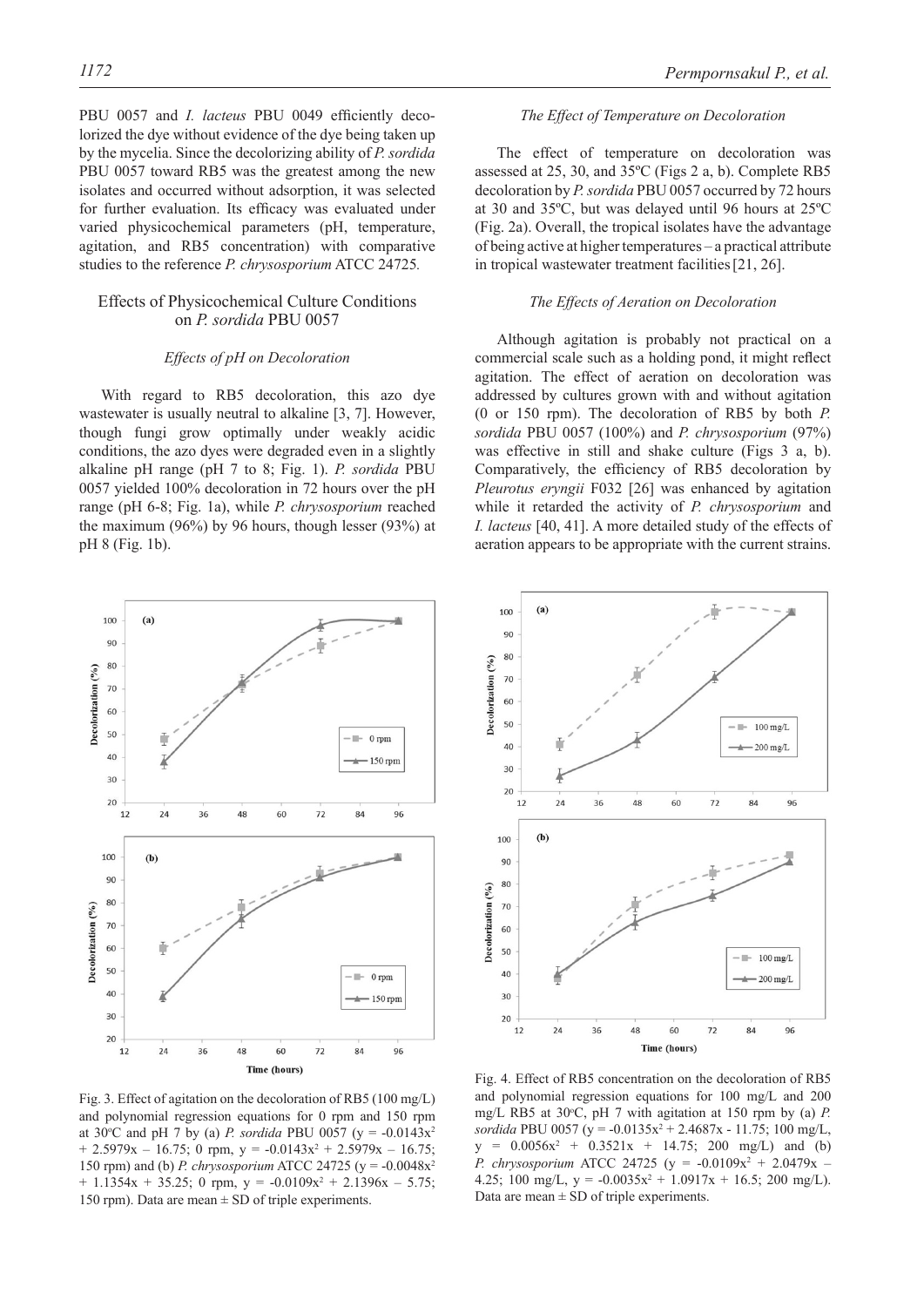Table 2. Lignin-modifying enzyme production of *P. sordida* PBU 0057 and *P. chrysosporium* ATCC 24725 when cultured in the presence of RB5 dye.

|                                       |                      | Day $(U/mL)$    |                 |                 |                 |  |  |
|---------------------------------------|----------------------|-----------------|-----------------|-----------------|-----------------|--|--|
|                                       | Enzyme activity      |                 |                 | 3               | 4               |  |  |
|                                       | Laccase              | $0.34\pm0.02$   | $0.36\pm0.02$   | $0.39\pm0.03$   | $0.44\pm 0.03$  |  |  |
| P. sordida PBU 0057                   | Lignin peroxidase    | $0.33 \pm 0.05$ | $0.12\pm0.05$   | $0.11 \pm 0.02$ | $0.07 \pm 0.02$ |  |  |
|                                       | Manganese peroxidase | ND.             | ND.             | ND              | ND              |  |  |
|                                       | Laccase              | $0.10 \pm 0.01$ | $0.14\pm 0.02$  | $0.17\pm0.02$   | $0.21 \pm 0.02$ |  |  |
| P. chrysosporium<br><b>ATCC 24725</b> | Lignin peroxidase    | $0.28 \pm 0.05$ | $0.18 \pm 0.05$ | $0.15 \pm 0.03$ | $0.11 \pm 0.03$ |  |  |
|                                       | Manganese peroxidase | $0.21 \pm 0.03$ | $0.27 \pm 0.04$ | $0.29 \pm 0.04$ | $0.31 \pm 0.03$ |  |  |

Values are the mean  $\pm$  SD of triple experiments  $ND = Not~detectable$ 

## *The Effect of Initial Dye Concentration on Decoloration*

Dye concentration was addressed. *P. sordida* PBU 0057 completely decolorized RB5 (100 mg/L) by 72 hours and it was slightly slower at the higher concentration (200 mg/L) (Fig. 4a). *P. chrysosporium* was effective at the same concentrations (Fig. 4b). The concentrations of azo dyes in waste effluents are in the range of 50 to 200 mg/L[11], and thus both strains are effective in these practical ranges.

## *Decoloration Rate at 80% Decoloration (T80) of RB5*

The decoloration efficacy of each treatment was compared on a basis of the time required for 80% decoloration (T80). The hours at T80 were calculated from polynomial regression equations from Figs 1-4 (Table 4). At T80, the decoloration rate of *P. sordida* PBU 0057 was found to be faster than *P. chrysosporium* at all pHs, 30ºC, 35ºC, with agitation and at 100 mg/l of RB5 (Table 4). The results suggested that pH, temperature, agitation, and dye concentration had effects upon the rate of decoloration of both strains at T80.

## Activity of Lignin-Modifying Enzymes during Decoloration

On growth in the presence of RB5, laccase and lignin peroxidase were detected in the culture fluid of *P. sordida* PBU 0057 (Table 2), while manganese peroxidase was additionally found during the culture of *P. chrysosporium*. Over four days of culture, laccase activity by *P. sordida* PBU 0057 increased gradually, and this was paralleled by manganese peroxidase and laccase activities of *P. chrysosporium*. In contrast, lignin peroxidase of both fungi was only detected early on with maximum levels on day 2 (Table 2). For *P. sordida* PBU 0057, only laccase activity appeared to correlate with decoloration, but the potential enhancement of decoloration may involve lignin peroxidase in providing the variety of intermediates which are further metabolized by laccase or manganese peroxidase [17]. During the RB5 decoloration, lignin peroxidase activity could be detected only in the early period of culture, whereas laccase activity correlated with decoloration (Table 4). Lignin peroxidase and laccase have been linked to the decoloration of azo dyes by white rot fungi [26], but the decoloration of RB5 by *P. sordida* PBU 0057 perhaps occurred mainly through the activity of laccase. However, such a correlation on its own does not establish the role for laccase, but for the potential enhancing involvement of lignin peroxidase in providing the lignin peroxidase-produced metabolites that were further metabolized by laccase [12, 17]. Overall, an optimal dye decoloration and detoxicfication process with microbes that produce lignin peroxidase in the aggregate enzyme systems are preferable.

#### RB5 Degradation

Disruption of the azo dye structure results in loss of its color [42]. RB5 has a maximum absorbance at 597 nm (Fig. 5). To verify that RB5 decoloration by *P. sordida* PBU 0057 corresponded with degradation of the dye as quantified by spectrophotometry and HPLC. The UV-visible light spectrum of *P. sordida* PBU 0057 culture



Fig. 5. The UV-vis spectrum of culture fluid containing RB5 after treatment with *P. sordida* PBU 0057 (comparison from day 0, 1, 2, and 3 days at pH 7 and 35ºC; spectra are representative of two independent experiments).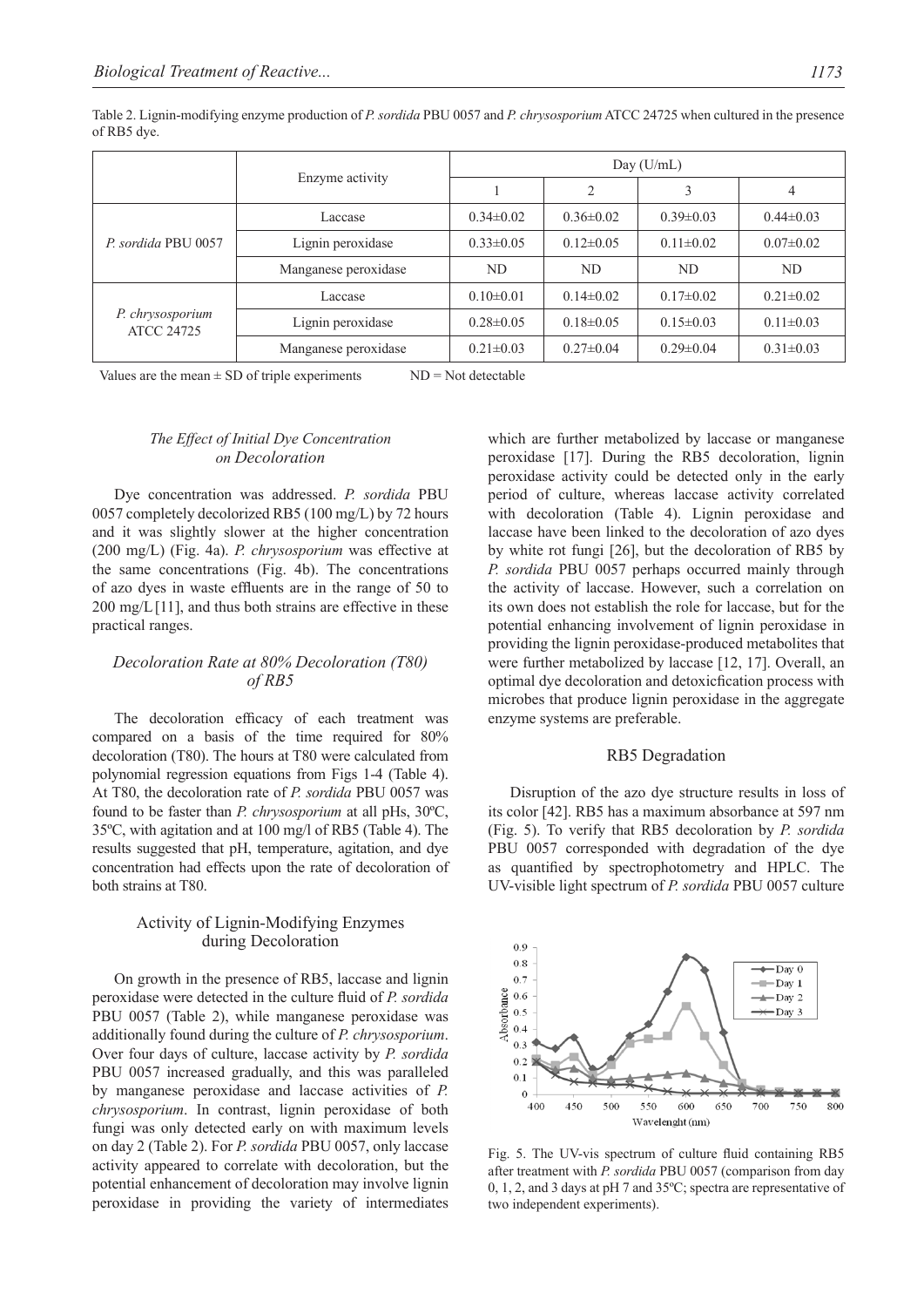

Fig. 6. HPLC profile of (a) RB5 (200 mg/L) and (b) the degraded RB5 after complete decoloration by *P. sordida* PBU 0057 (RB5 at 200 mg/L treated for 4 d at 30ºC, pH 7 with agitation at 150 rpm). Profiles are representative of two independent experiments.

fluid containing RB5 showed the 597 nm absorption peak that decreased over time and became undetectable after three days (Fig. 5). The complete disappearance of the major peak of RB5 suggested that *P. sordida* PBU 0057 has broken the azo bonds. HPLC analysis similarly showed the disappearance of the major RB5 peak (Figs 6 a, b) and the formation of a broad range of different peaks with longer retention times. Degradation of RB5 by *P. chrysosporium* [40] and of reactive Levafix Blue by *Irpex lacteus* [21] has been based on spectrophotometric and HPLC analyses. Degradation of RB5 by *P. sordida* PBU 0057 is clearly indicated (Figs 5, 6).

## Phytotoxicity of RB5 Degradation Products

Plants are sensitive indicators of remediation byproducts showing either inhibition or stimulation (induction)

Table 4. Hours required to reach 80% decoloration (T80) of RB5 as a factor of pH, temperature, shaking, and concentration, which

|                              |          | T80 (Hour)                    |                                       |  |  |  |  |
|------------------------------|----------|-------------------------------|---------------------------------------|--|--|--|--|
| Factors                      |          | P. sordida<br><b>PBU 0057</b> | P. chrysosporium<br><b>ATCC 24725</b> |  |  |  |  |
|                              | 6        | 52                            | 58                                    |  |  |  |  |
| pH                           | 7        | 50                            | 66                                    |  |  |  |  |
|                              | 8        | 41                            | 78                                    |  |  |  |  |
|                              | 25       | 76                            | 55                                    |  |  |  |  |
| Temperature<br>$(^{\circ}C)$ | 30       | 51                            | 53                                    |  |  |  |  |
|                              | 35       | 50                            | 75                                    |  |  |  |  |
|                              | $\Omega$ | 57                            | 50                                    |  |  |  |  |
| Shaking (rpm)                | 150      | 51                            | 56                                    |  |  |  |  |
| Concentration                | 100      | 52                            | 61                                    |  |  |  |  |
| (mg/L)                       | 200      | 80                            | 77                                    |  |  |  |  |

are calculated with polynomial regression equations from Figs

 $1 - 4$ 

of plant growth and development [37]. Phytotoxicity of the RB5 products from *P. sordida* PBU 0057 was assessed by analysis of their effect on seed germination and seedling development [5, 37] using three dye-sensitive plants: sorghum, corn, and red kidney bean [5] (Table 3). Seed germination percentages of plants after soaking with the decolorized dye metabolites ranged from 90-100% and showed no significant difference with the controls (seeds soaked in water; 100%) (Table 3). The RB5 degradation products were not toxic (90-100% germination) in comparison to the original dye (germination over 80, 40, and 65%). Likewise for seedling growth, in terms of shoot and root length, the seeds soaked with the degraded dye products exhibited no growth inhibition of the three plants in contrast to the marked inhibition of seed response when treated directly with the dye (Table 3). An exception was shoot length of *Phaseolus mungo*, which was not significantly different in all treatments.

|                    | Phaseolus vulgaris L.    |                          | Sorghum bicolor L.        |                          |                     | Zea mays L.               |                          |                       |                           |
|--------------------|--------------------------|--------------------------|---------------------------|--------------------------|---------------------|---------------------------|--------------------------|-----------------------|---------------------------|
| Parameters         | Water                    | RB5"                     | Extracted<br>metabolite** | Water                    | $RB5^*$             | Extracted<br>metabolite** | Water                    | $RB5^*$               | Extracted<br>metabolite** |
| Germination $(\%)$ | $100^{\rm a}$            | 80 <sup>b</sup>          | 100 <sup>a</sup>          | 100 <sup>a</sup>         | 40 <sup>b</sup>     | 90 <sup>a</sup>           | 100 <sup>a</sup>         | 65 <sup>b</sup>       | 90 <sup>a</sup>           |
| Shoot length (cm)  | $1.4 \pm 0.3^{\text{a}}$ | $1.2 \pm 0.4^{\text{a}}$ | $1.3 \pm 0.4^{\text{a}}$  | $0.5 \pm 0.2^{\text{a}}$ | $0.1 \pm 0.2^b$     | $0.7 \pm 0.4^{\text{a}}$  | $1.3 \pm 0.4^a$          | $0.7\pm0.1b$          | $1.5 \pm 0.2^{\text{a}}$  |
| Root length (cm)   | $3.5 \pm 0.3^{\text{a}}$ | $2.5\pm0.6^{\rm b}$      | $3.9 \pm 0.4^{\text{a}}$  | $2.0 \pm 0.4^{\circ}$    | $0.7\pm0.4^{\rm b}$ | $2.4 \pm 0.6^{\circ}$     | $4.3 \pm 0.6^{\text{a}}$ | $2.9 \pm 0.4^{\circ}$ | $4.6 \pm 0.6^{\circ}$     |

Table 3. Phytotoxicity of RB5 and its degradation products toward *Phaseolus vulgaris* L., *Sorghum bicolor* L, and *Zea mays* L.

\* Seeds soaked in RB5 (200 mg/L).

\*\* Seeds soaked in degradation products of RB5 (200 mg/L) from *P. sordida* PBU 0057 (cultured at 30 °C; 150 rpm at pH 7 for 4 days to complete decoloration)**.**

Values are the mean  $\pm$  SD of five replicates. Values followed by letters (a, b) in the same row of each plant are significantly different from the control (seeds soaked with water) at  $p < 0.05$  by one-way analysis of variance (ANOVA) with Dunnett's test.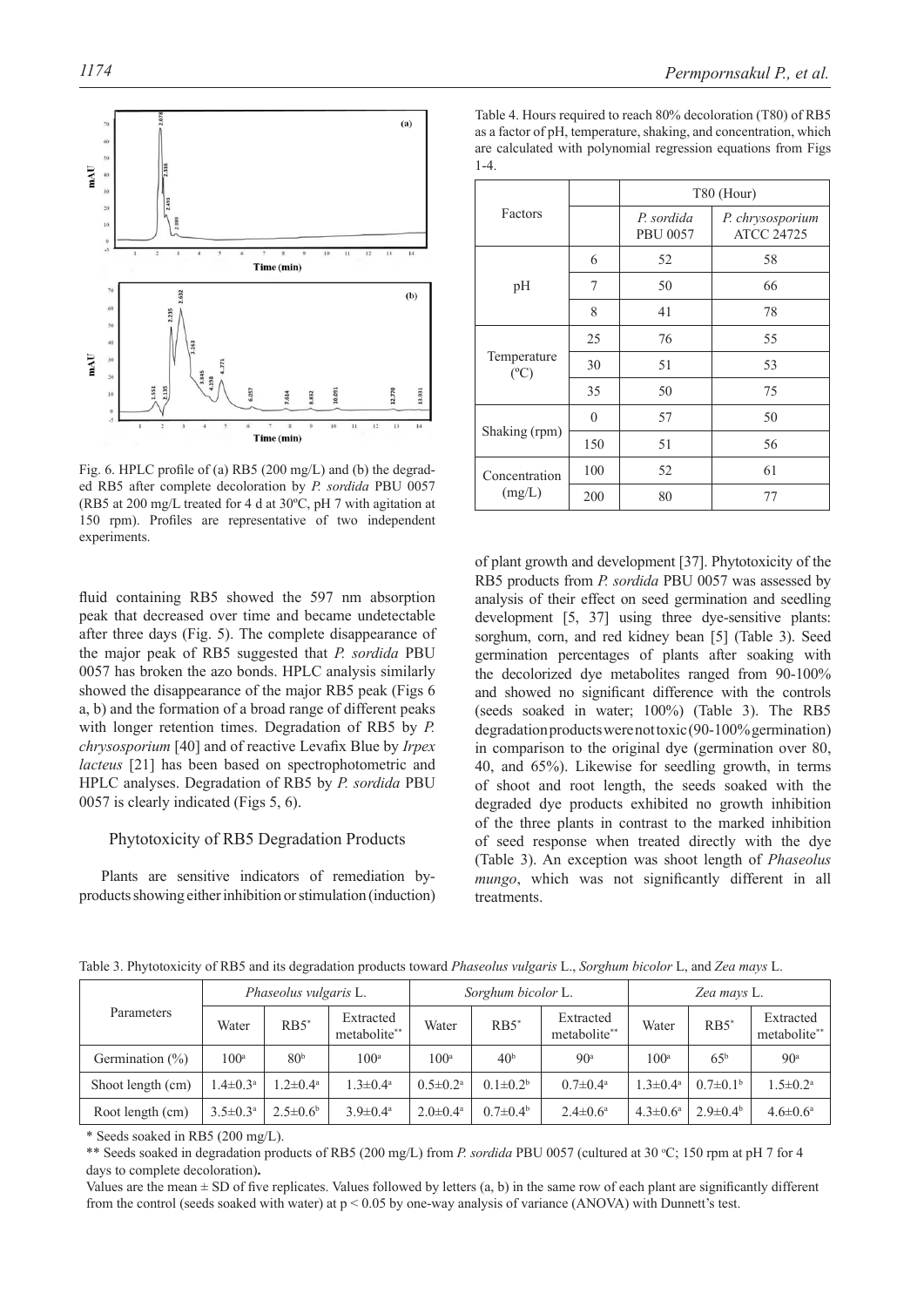In overview, the phytotoxicity of RB5 was eliminated after treatment with *P. sordida* PBU 0057. Fungal detoxification of the azo dyes has been noted, including navy blue HER degradation after treatment with *Trichosporon beigelii* NCIM-3326, which relieved the inhibition of seed germination of *P. mungo* and *Sorghum bicolor* [43]. Also, degradation products of azo dye, acid red 27 after treatment with *Armillaria* sp. F022 showed no growth inhibition toward *S. vulgare* and *Triticum aestivum* [44]. The detoxification of the recalcitrant azo dyes by *P. sordida* PBU 0057 can potentially be developed for useful detoxification environmental protocols.

#### **Conclusions**

The biological detoxification of synthetic dye wastes by mineralization can potentially be achieved using white rot fungi. Thirteen isolates of resupinate white rot fungi from across Thailand were recovered and their degradative action towards the azo dye, reactive black 5 (RB5), was assessed. Seven isolates from this basidiomycete group were capable of decolorizing the dye. The new strain *Phanerochaete sordida* PBU 0057 was slightly faster and more efficient in its decoloration and detoxification than the reference strain *P. chrysosporium* ATCC 24725. The decoloration was a result of biodegradation and not due to biosorption. Decoloration occurred under a range of physicochemical conditions reflecting practical levels in dye wastewater treatment. The lack of phytotoxicity of the biodegradation products from RB5 produced by *P.*  sordida PBU 0057 is the most positive finding in regard to bioremediation potential in treatment of dye wastes. Decoloration reported for the first time of *J. crustacea*, *M. dictyopora*, and *P. tephropora* augurs well for further analysis of the relatively unstudied resupinate group to uncover their further capabilities.

#### **Acknowledgements**

The authors thank the Royal Golden Jubilee (RGJ) Ph.D. grant 4.S.CU/49/Q.1 contract number PHD/0162/2549, the Thailand Research Fund, the Eveleigh-Fenton fund, and the Research Center for Thermotolerant Microbial Resources (RCTMR) in Yamaguchi University, including the JSPS, Core-to-Core Program for the establishment of an international research core for new bio-research fields with microbes from tropical areas for financial support. This research also was supported by the Department of Plant Biology and Pathology (Rutgers University), the National Museum of Natural Science (Taiwan), the Plant Biomass Utilization Research Unit (Chulalongkorn University), and the Biological Sciences Program, Department of Botany, Faculty of Science, Chulalongkorn University – all of which is gratefully acknowledged.

#### **References**

- 1. KUHAD R., SOOD C., TRIPATHI N. K. K., SINGH A., WARD O. P. Developments in microbial methods for the treatment of dye effluents. Adv. Appl. Microbiol. **5 6**, 185, **2004**.
- 2. FU Y., VIJARAGHAVAN T. Fungal decolorization of dye wastewaters. *Biores. Technol*. **79**, 251, **2001**.
- 3. FORGACS E., CSERHATI T., OROS G. Removal of synthetic dyes from waste waters: a review. *Environ. Int.*. **30**, 953, **2004**.
- 4. LU K., ZHANG X. L., ZHAO Y. L., WU Z. L. Removal of color from textile dyeing wastewater by foam separation.*, J. Hazard. Mater*. **182**, 928, **2010**.
- 5. ARAUJO A.S.F., MONTEIRO R.T.R. Plant bioassays to assess toxicity of textile sludge compost. *Scientia Agricola*. Piracicaba, Brazil, **62** (3), 286, **2005**.
- 6. ALI H. Biodegradation of synthetic dyes-A review. *Water Air Soil Poll*. **213**, 251. **2010**.
- 7. VIJAYARAGHAVAN J., BASHA S.J.S., JEGAN J. A review on efficacious methods to decolorize reactive azo dye. *J. Urban. Env. Eng*. **7,** 30, **2013**.
- 8. BARDI L., MARZONA M. in *The Handbook of Environmental Chemistry: Factors affecting the complete mineralization of azo dyes* (Ed.: H. A. Erkurt). Springer-Verlag, Berlin, Germany, 195, **2010**.
- 9. ANASTASI A., PARATO B., SPINA F., TIGINA V., PRIGIONE V., VARESE G.C. Decolourisation and detoxification in fungal treatment of textile wastewaters from dying processes. *N. Biotechnol.* **29**, 38, **2011**.
- 10. DAWEN G., LINA D., JIAOLING Y., WEI M. W., HONG L. A critical review of the application of white rot fungus to environmental pollution control. *Crit. Rev. Biotechnol.* **30**, 70, **2010**.
- 11. KAUSHIK P., MALIK A. Fungal dye decolorization: Recent advances and future potential. *Environ. Int.* **35**, 127, **2009**.
- 12. JOSHNI T.C., KALIDASS S. Enzymatic degradation of azo Dyes: A review. *Int. J. Environ. Sci. Te.* **1**, 1250, **2011**.
- 13. HATAKKA A., HAMMEL K.E. in *Mycota Industrial Applications: Fungal biodegradation of lignocelluloses* (Ed.: M. Hofrichter). Springer-Verlag, Berlin, Germany, 319, **2010**.
- 14. VOLK T. Polypore primer: An introduction of the characters used to identify poroid wood decay fungi. *McIlvainea*, **14**, 74, **2000**.
- 15. HIBBETT D.S., BINDER M. Evolution of complex fruitingbody morphologies in homobasidiomycetes. *Proc. Biol. Sci.* **269**, 1963, **2002**.
- 16. KIRK T.K., HIGUCHI T., CHANG H. in *Lignin biodegradation: microbiology, chemistry, and potential applications vol II: Lignin biodegradation: Summary and perspectives* (Eds.: T. K. Kirk, T. Higuchi, H. Chang). CRC Press, Boca Raton, Florida, 235, **1980**.
- 17. PAVKO A. in *Waste Water-Treatment and Reutilization: Fungal decolourization and degradation of synthetic dyes, some chemical engineering aspects* (Ed.: F. S. Garcia). EIN-SCHLAG, Rijeka, Intech, Croatia, 65, **2011**.
- 18. SINGH S., PAKSHIRAJAN K. Enzyme activities and decolourization of single and mixed azo dyes by the white rot fungus *Phanerochaete chrysosporium*. *Int. Biodeter. Biodegr.* **64**, 146, **2010**.
- 19. TIEN M., KIRK T.K. Lignin peroxidase of *Phanerochaete chrysosporium*. *Method Enzymol.* **161**, 238, **1988**.